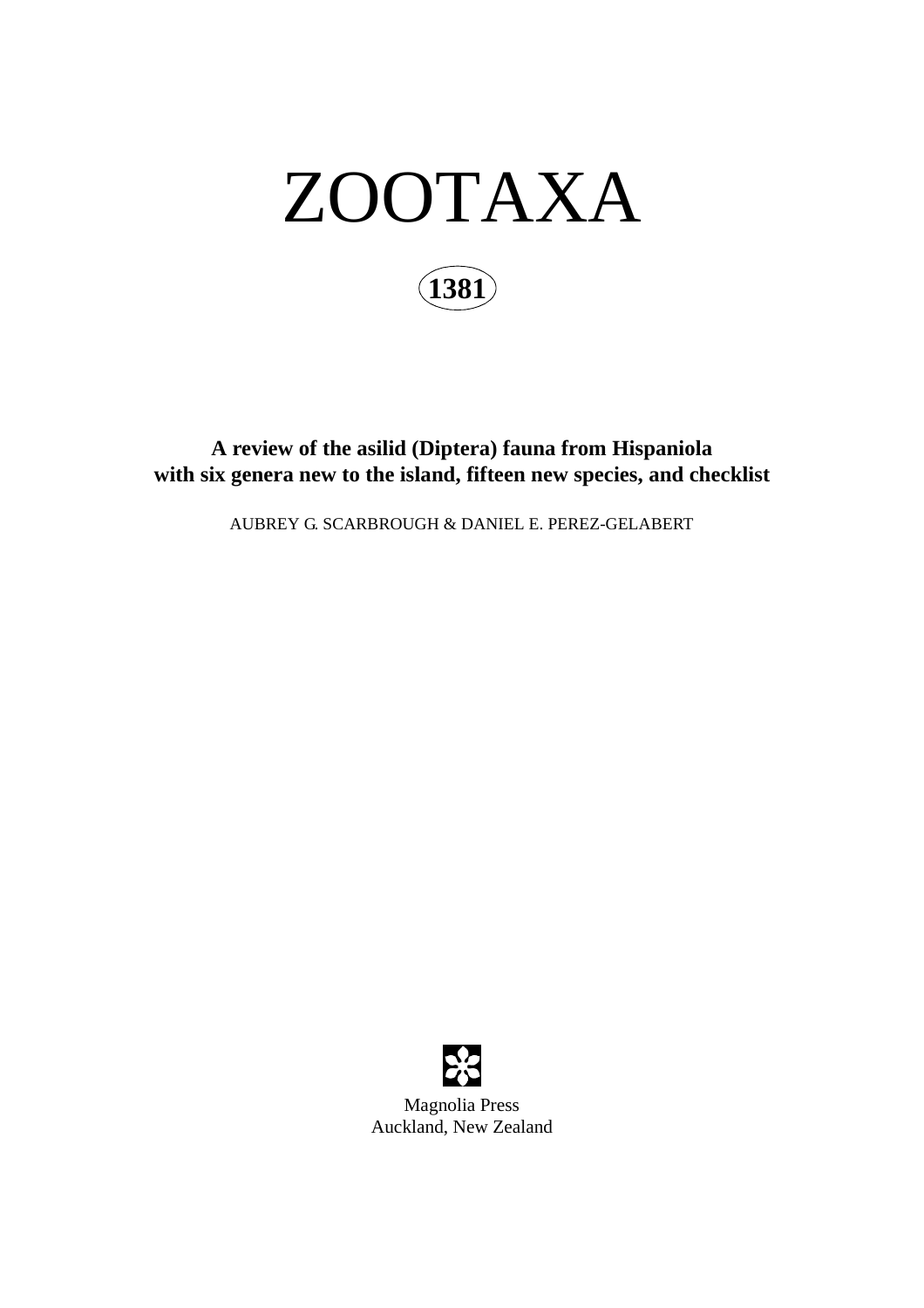AUBREY G. SCARBROUGH & DANIEL E. PEREZ-GELABERT **A review of the asilid (Diptera) fauna from Hispaniola with six genera new to the island, fifteen new species, and checklist** (*Zootaxa* 1381) 91 pp.; 30 cm. 14 Dec. 2006

ISBN 978-1-86977-066-2 (paperback)

ISBN 978-1-86977-067-9 (Online edition)

FIRST PUBLISHED IN 2006 BY Magnolia Press P.O. Box 41383 Auckland 1030 New Zealand e-mail: zootaxa@mapress.com http://www.mapress.com/zootaxa/

© 2006 Magnolia Press

All rights reserved.

No part of this publication may be reproduced, stored, transmitted or disseminated, in any form, or by any means, without prior written permission from the publisher, to whom all requests to reproduce copyright material should be directed in writing.

This authorization does not extend to any other kind of copying, by any means, in any form, and for any purpose other than private research use.

ISSN 1175-5326 (Print edition) ISSN 1175-5334 (Online edition)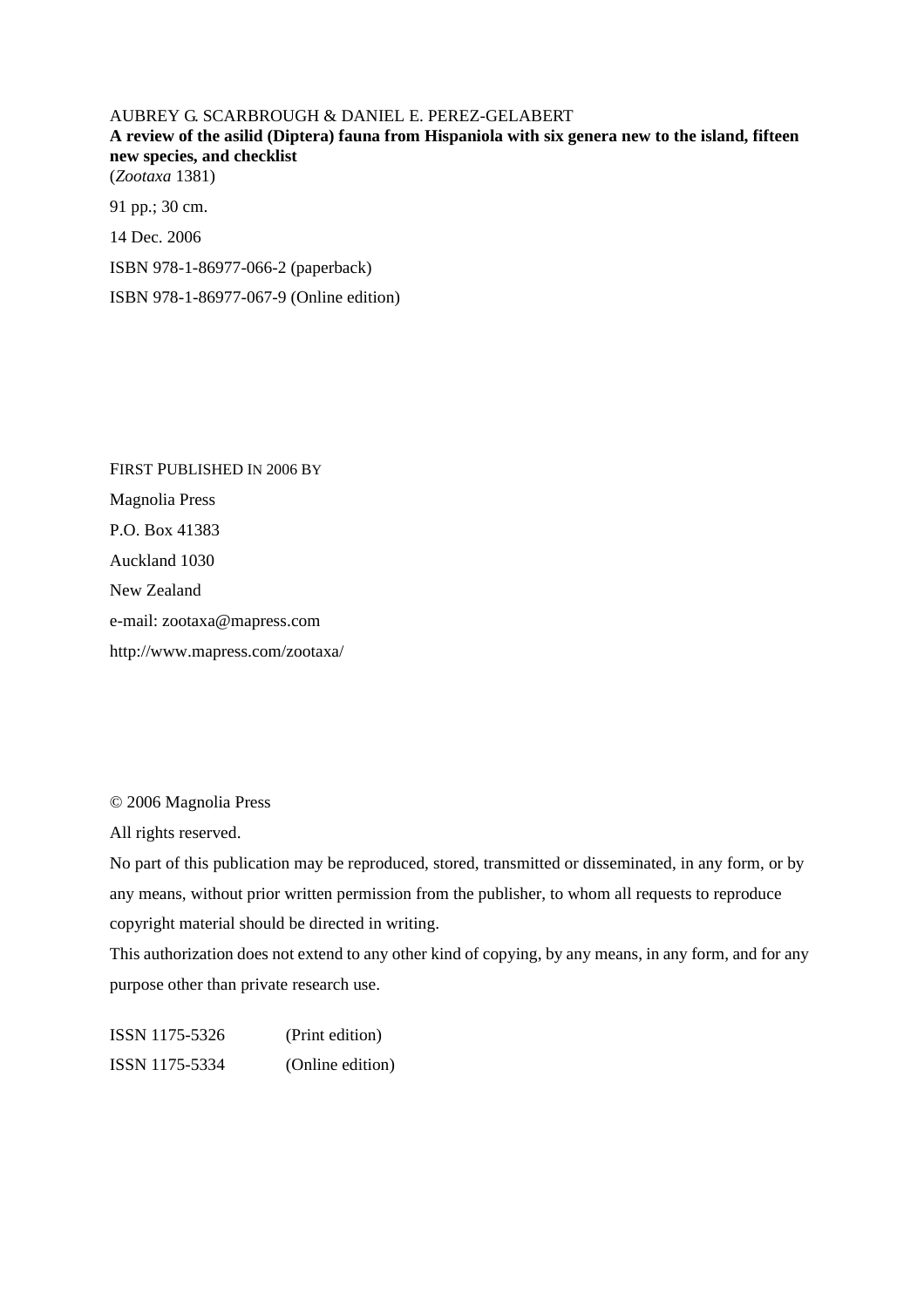

ISSN 1175-5326 (print edition) ZOOTAXA  $\overline{\text{ISSN }1175\text{-}5334}$  (online edition)



# A review of the asilid (Diptera) fauna from Hispaniola with six genera new to the island, fifteen new species, and checklist

### AUBREY G. SCARBROUGH<sup>1</sup> & DANIEL E. PEREZ-GELABERT<sup>2</sup>

<sup>1</sup>Visiting Scholar, Department of Entomology, University of Arizona, Tucson, AZ 85741.

<sup>2</sup>Department of Entomology, National Museum of Natural History, Smithsonian Institution, P. O. Box 37012,

## **Table of contents**

Accepted by N. Evenhuis: 24 Oct. 2006; published: 14 Dec. 2006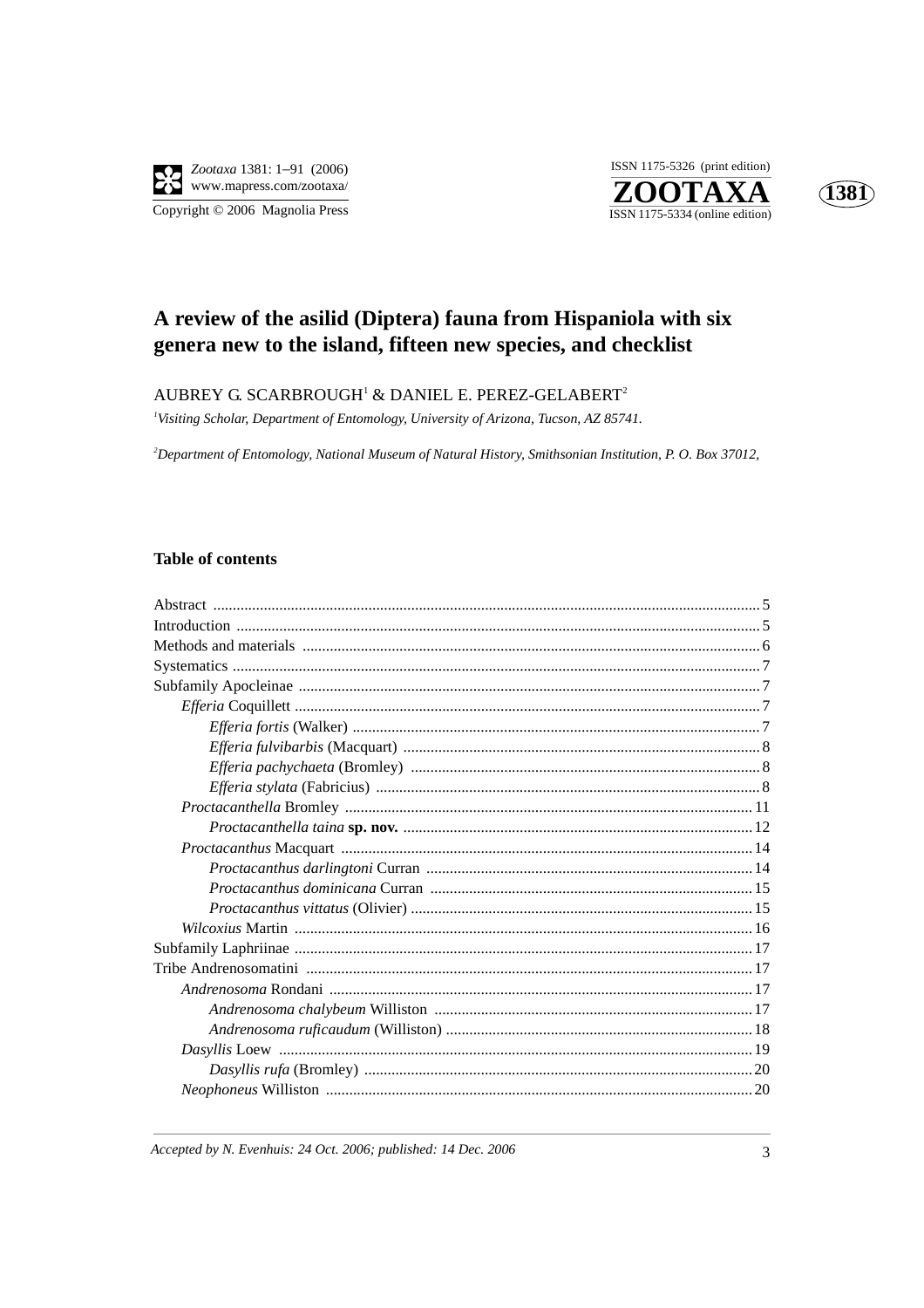| ZOOTAXA |  |
|---------|--|
| (1381)  |  |
|         |  |
|         |  |
|         |  |
|         |  |
|         |  |
|         |  |
|         |  |
|         |  |
|         |  |
|         |  |
|         |  |
|         |  |
|         |  |
|         |  |
|         |  |
|         |  |
|         |  |
|         |  |
|         |  |
|         |  |
|         |  |
|         |  |
|         |  |
|         |  |
|         |  |
|         |  |
|         |  |
|         |  |
|         |  |
|         |  |
|         |  |
|         |  |
|         |  |
|         |  |
|         |  |
|         |  |
|         |  |
|         |  |
|         |  |
|         |  |
|         |  |
|         |  |
|         |  |
|         |  |
|         |  |